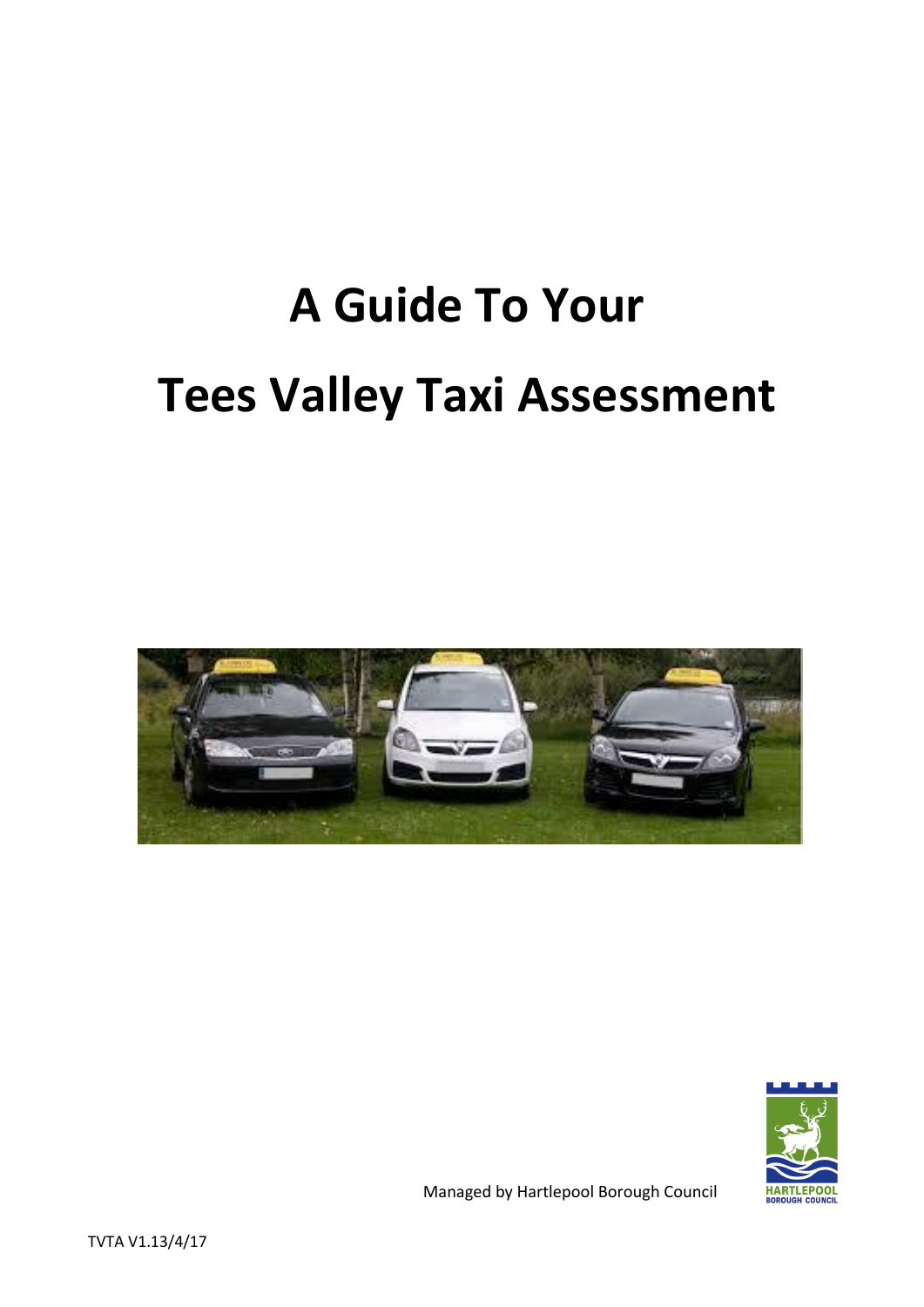#### **Introduction**

Hartlepool Borough Council is approved to manage and deliver taxi assessments on behalf of Tees Valley local authorities.

With a wealth of knowledge and experience in driver training Hartlepool Council delivers approved taxi assessments for those drivers within the Tees Valley seeking to become a licensed taxi driver.

The Council aims to offer a degree of flexibility in the delivery of this assessment service.

Contact regarding assessments can be made through a dedicated Road Safety Training Team based at Hartlepool Council.

The Council uses suitably qualified assessors to deliver local assessments.

#### **Assessment Cost**

The fee for an assessment is £65.00

#### **Booking an Assessment**

All bookings are made through Hartlepool Borough Council. The Road Safety Team can be contacted on the following number:

#### **01429 284076**

Our business address is:

Hartlepool Borough Council Road Safety Team – Level 4 Civic Centre Victoria Road Hartlepool TS24 8AY

Alternatively you can email the team on [driver.training@hartlepool.gov.uk](mailto:driver.training@hartlepool.gov.uk) using the booking form attached

#### **Assessment Dates**

Assessments are delivered typically on the following days at each Council area:

| <b>Local Authority</b>      | <b>Assessment Day</b> |
|-----------------------------|-----------------------|
| Middlesbrough               | Thursday              |
| Hartlepool                  | Alternate Friday      |
| <b>Redcar and Cleveland</b> | Tuesday               |
| Darlington                  | Tuesday               |
| Stockton                    | Tuesdav               |

If you have an immediate requirement for an assessment please contact the office on 01429 284076. Alternative dates can be arranged only on request after contacting the office number.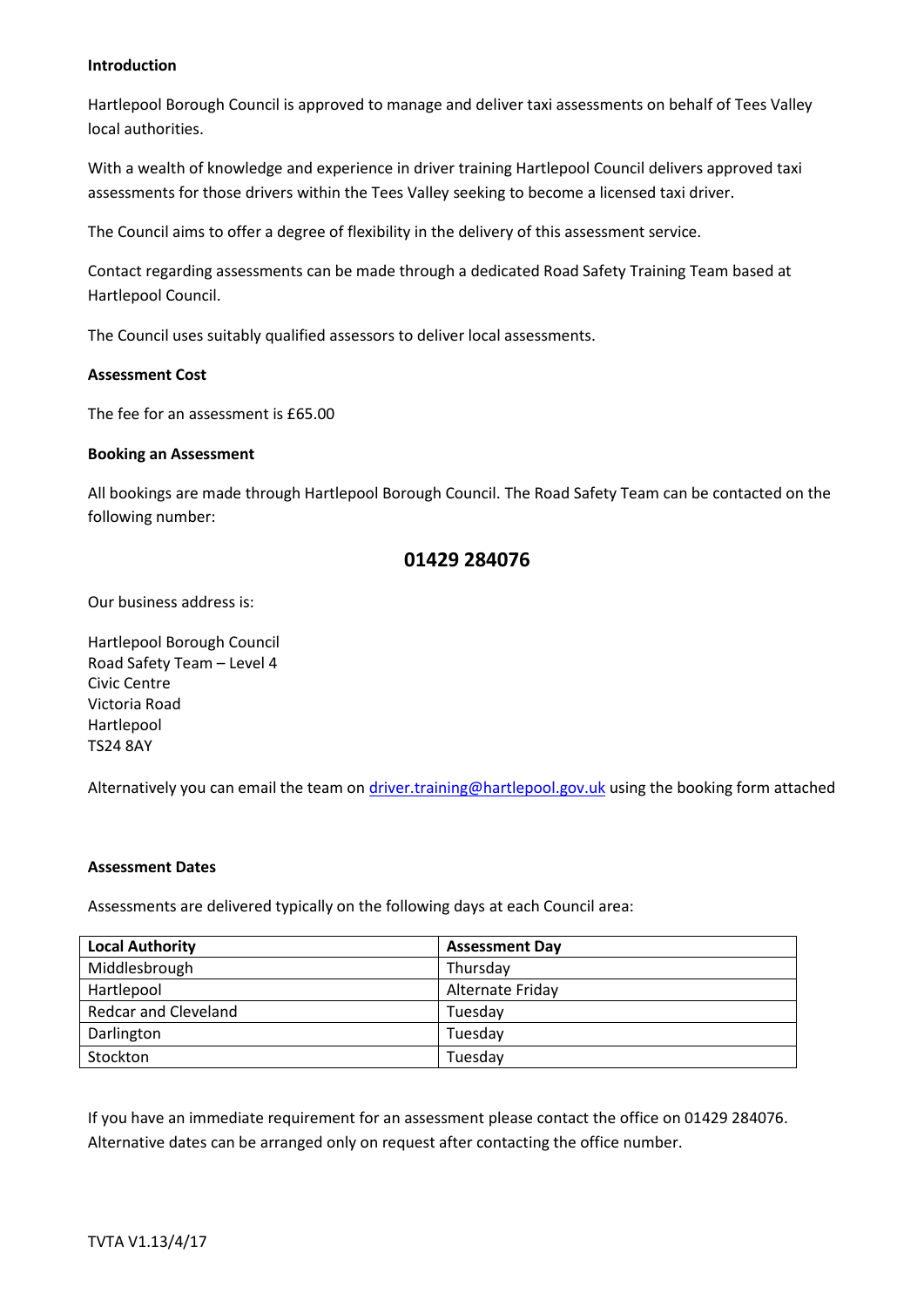Once you have booked your taxi assessment you will receive the following:

- A letter confirming the date and time of the assessment including the name of your assessor and a meeting point map,
- Payment confirmation,
- A copy of our terms and conditions.
- A copy of the Highway Code **to be returned to your Assessor at the start of the assessment**.

Please note that you will not be able to complete your assessment until you have paid the assessment fee in full.

#### **Payment Options**

Payment can be made using the following:

- a valid credit/debit card over the phone,
- by cheque payable to Hartlepool Borough Council General and sent with a booking form to our business address,
- by Postal Order and sent with a booking form to our business address,
- or by cash in person at the Civic Centre in Hartlepool (please phone to make an appointment prior to paying cash)

If you have any queries regarding payment of would like to discuss options please contact the team on 01429 284076 during normal office hours.

#### **Taxi Assessment**

An assessor will be allocated for your assessment. Please arrive at you assessment venue in good time and take into account any traffic delays.

Your assessment will comprise of the following:

- 1. An identity check you will be required to bring your driving licence with you. If you have a paper card licence please bring a passport or other photographic ID with another form of identification such as a utility bill. You will also need to bring your appointment letter.
- 2. Prior to commencing the assessment you will be required to undertake a standard roadside eyesight check. This will involve reading a number plate from a distance of approximately 20metres. If you are required to wear spectacles or contact lenses for driving then you should wear them.
- 3. A signed declaration that the vehicle is insured, taxed and that you have a valid and current licence.
- 4. A walk-round check of the vehicle to ensure it is safe and all legal requirements are met. Any recording equipment must face externally and have no audio function switched on.
- 5. A 40 minute assessment, to include travel on various speed limits, road layouts, junctions, roundabouts, traffic lights and reversing manoeuvres.
- 6. Highway Code and Traffic Signs questions.
- 7. Completion of paperwork.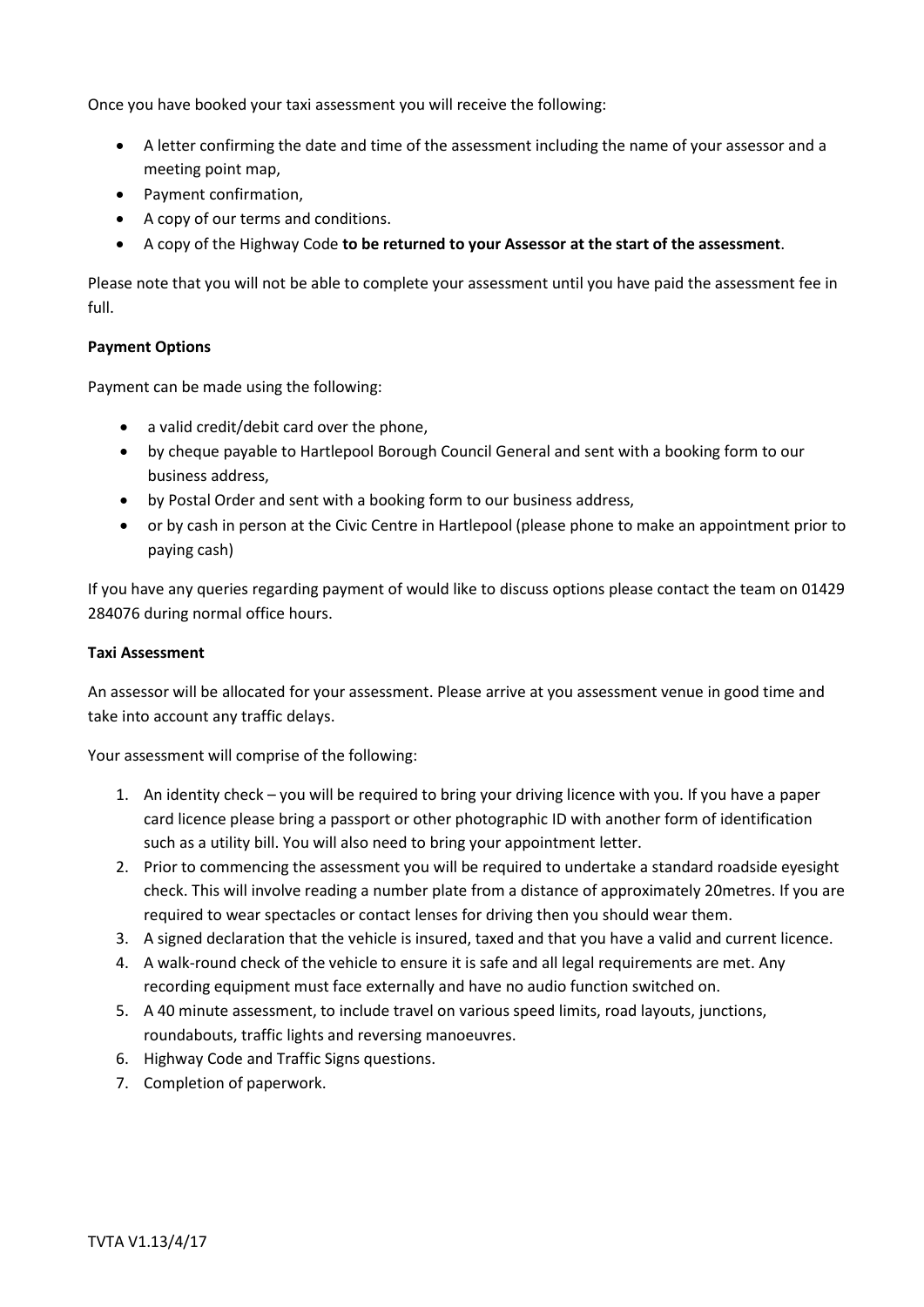You will be assessed on your ability to safely drive with the comfort of passengers in mind, to drive to existing road conditions, conforming to all traffic signs and orders and to obey speed limits.

### **IT IS NOT A REQUIREMENT, HOWEVER, IF YOU FEEL IT MAY BE OF BENEFIT TO HAVE A DRIVING LESSON FROM AN APPROVED DRIVING INSTRUCTOR WITH KNOWLEDGE OF THE TAXI ASSESSMENT PRIOR TO YOUR ASSESSMENT DAY, THIS MAY ASSIST YOU IN SUCCESSFULLY COMPLETING THE ASSESSMENT.**

The assessor will score your drive based on the following:

| Area                              | Requirement                                                                                   |
|-----------------------------------|-----------------------------------------------------------------------------------------------|
| <b>Driving Licence and</b>        | The assessor will check your driving licence to ensure that it is current                     |
| eyesight check                    | and you have the correct categories to drive a taxi. Your eyesight will be                    |
|                                   | checked to confirm you can read a standard number plate from the legal                        |
|                                   | required distance.                                                                            |
| <b>Vehicle and safety</b>         | To ensure that the vehicle is safe and in a roadworthy condition and to                       |
| checks                            | confirm that the driver understands their legal responsibilities.                             |
| <b>Use of mirrors</b>             | The safe and effective use of mirrors ensuring good all round                                 |
|                                   | observations and having an understanding of the road environment                              |
|                                   | outside the vehicle                                                                           |
| <b>Signalling</b>                 | Effective and appropriate use of signals when required. Using signals                         |
| <b>Traffic signs and road</b>     | Understanding and obeying traffic signs, road markings, traffic lights and                    |
| markings                          | other traffic control systems.                                                                |
| <b>Speed limits</b>               | Exercise proper care in the understanding of safe speed and staying                           |
|                                   | within the speed limits. Drive at a legal and appropriate speed to reduce                     |
|                                   | hesitancy                                                                                     |
| <b>Manoeuvre</b>                  | Turn your vehicle around to drive in the opposite direction using good                        |
|                                   | control and observations                                                                      |
| <b>Safety margins</b>             | Drive at an appropriate safe following distance to maintain safety                            |
| Vehicle control                   | margins.                                                                                      |
|                                   | Make proper use of your accelerator, foot brake, clutch, gears, steering<br>and parking brake |
| <b>Roadside drill</b>             | Moving away safely and under control using good observations                                  |
| <b>Junctions and</b>              | Act appropriately at road junctions and roundabouts.                                          |
| <b>Roundabouts</b>                |                                                                                               |
| <b>Passing traffic</b>            | Effective and safe overtaking, meeting and crossing traffic.                                  |
| Lane discipline                   | Looking at your road position and lane discipline.                                            |
| <b>Other Road Users</b>           | Taking safe and appropriate action at pedestrian crossings and have an                        |
|                                   | awareness of other road users particularly the vulnerable.                                    |
| <b>Passenger safety</b>           | Safe positioning on the road for passengers to enter or exit your vehicle.                    |
| <b>Awareness of other road</b>    | Show awareness and planning with regard to pedestrians, cyclists and                          |
| users                             | drivers.                                                                                      |
| <b>Fuel Efficient Driving and</b> | Drive in a manner that promotes safe and fuel efficient driving.                              |
| vehicle Sympathy                  |                                                                                               |
| <b>Other controls</b>             | Make proper use of any ancillary controls.                                                    |
| <b>Highway Code and</b>           | There will be 4 questions on the Highway Code and you will be asked to                        |
| <b>Traffic Signs questions</b>    | explain 4 road traffic signs                                                                  |

#### **Assessment Criteria**

Assessors will look at your standard of driving and class any faults as being:

*General Driving Faults* – these are faults that do not warrant being classified as a serious or dangerous incident but are worthy of being noted as a recommendation by the assessor.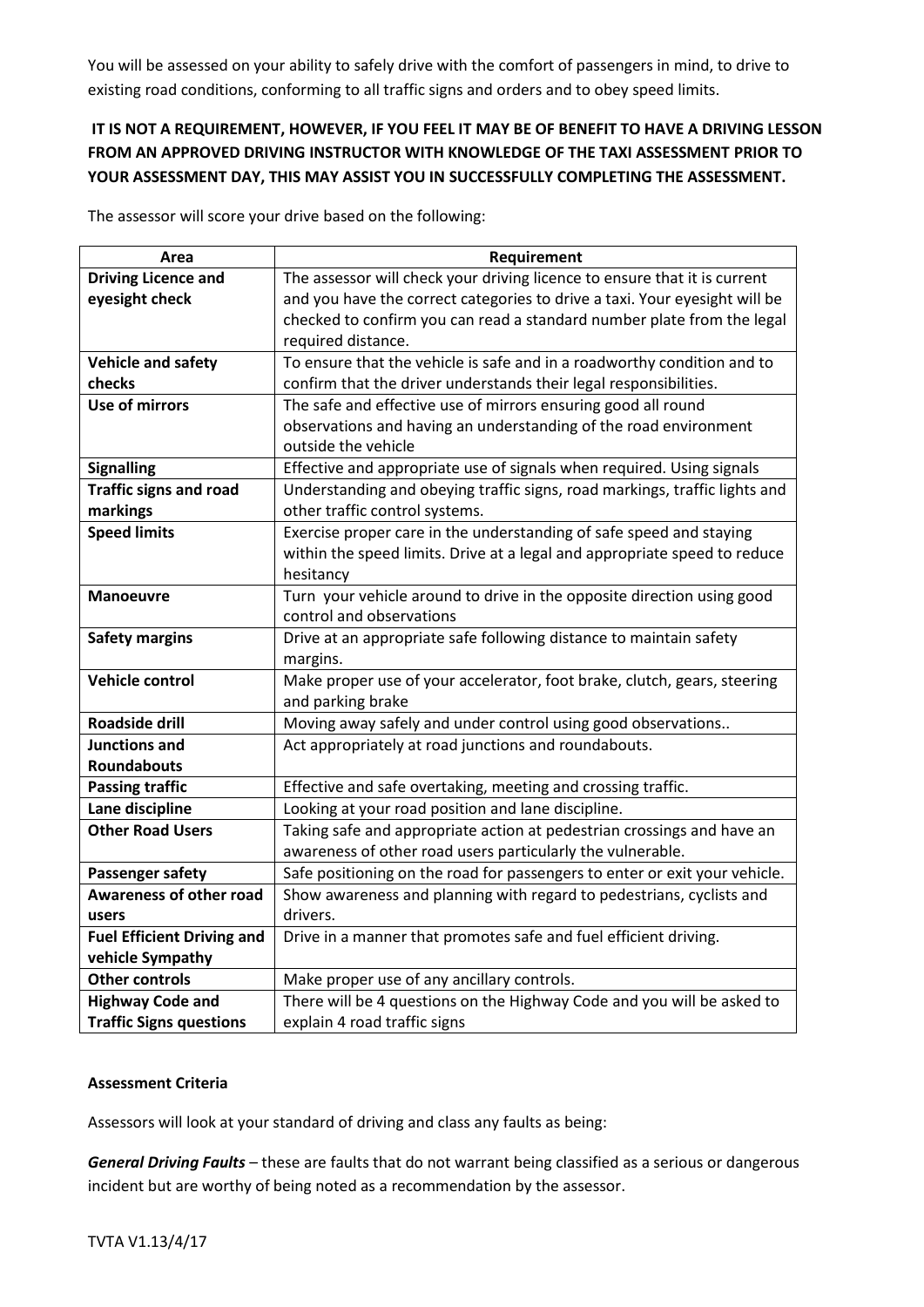*Serious Faults* – they are a fault that has the potential to become dangerous and to warrant a fail on its own.

*Dangerous Faults* – they are classified as a fault that is noted in response to an incident that has causes danger or damage to other vehicles, road users or the assessor.

*Cumulative faults* - A driving fault is one, which in itself is not potentially dangerous. However, a candidate who habitually commits a driving fault in one aspect of driving throughout the test, demonstrating an inability to deal with certain situations, cannot be regarded as competent to pass the test, as that fault alone must be seen as potentially dangerous.

In order to complete the assessment to the satisfaction of the examiner the following criteria is applied:

| Points                                     |                         |
|--------------------------------------------|-------------------------|
| 0-9 General driving faults                 | Assessment successful   |
| 10 or more faults                          | Assessment unsuccessful |
| Cumulative faults of 3 or more in one area | Assessment unsuccessful |
| A serious or dangerous fault               | Assessment unsuccessful |

Once the assessment is completed you will be informed immediately of the outcome. The assessor will determine whether you have successfully or unsuccessfully completed the assessment.

If you successfully complete the assessment you will be immediately issued with a confirmation that you have completed. This will contain your unique reference number. Within 7 days you will be issued with a letter and certificate confirming successful completion of the assessment. Hartlepool Borough Council will notify the relevant licensing authority within 48 hours of completion of the assessment.

If you are unsuccessful in achieving the required standard you will be notified by the assessor who will also debrief you in respect of the areas requiring improvement. You can book a new assessment, at your cost by contacting the team on 01429 284076.